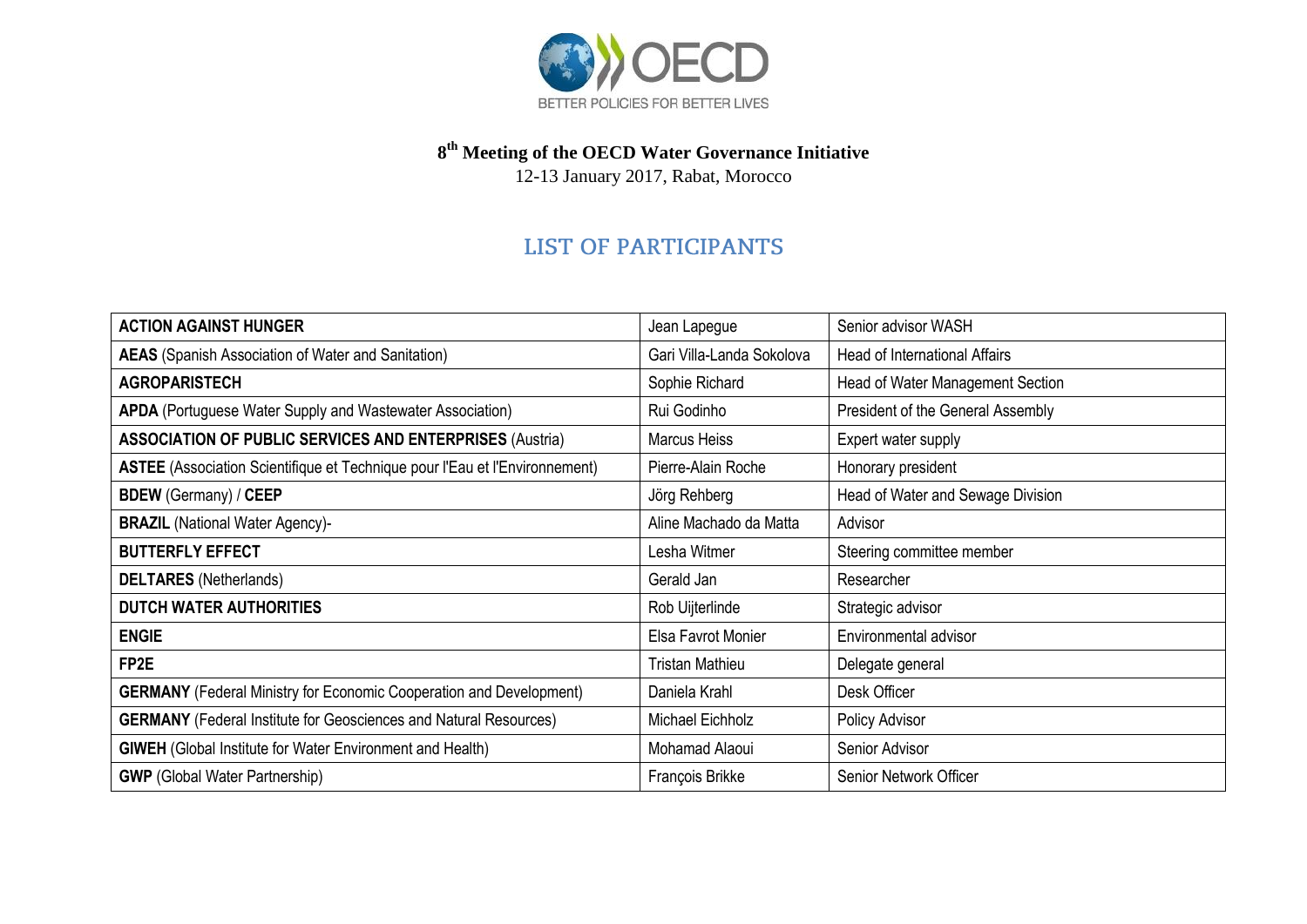| Miklós Tromler           | Ambassador of Hungary to Morocco                            |
|--------------------------|-------------------------------------------------------------|
| Samir Bensaid            | <b>Directeur General</b>                                    |
| Moktar Jaait             | Head of R&D Department                                      |
| Gonzalo Delacamara       | Head of the Water Economics Group                           |
| Mokhtar Bzioui           | Policy Officer                                              |
| Jean-François Donzier    | <b>General Director</b>                                     |
| Peter Gammeltoft         | President of the ICPDR 2017 for the European Union.         |
| Carolina Latorre Aravena | Programmes Officer                                          |
| Callum Clench            | <b>Executive Director</b>                                   |
| Alice Colson             | Project Officer                                             |
| Masafumi Hirata          | Head                                                        |
| Hojeong Kim              | Senior Research Fellow                                      |
| Sukuk Yi                 | Senior manager                                              |
| Abdallah El Mahboul      | Secretary General                                           |
| Abdeslam Ziyad           | <b>Water Director</b>                                       |
| <b>Mohamed Oubalkace</b> | Policy Officer                                              |
| Samira El Haouat         | Director - Sebou River Basin Agency                         |
| Safaa Bahije             | Head - Cooperation and Communication Division               |
| <b>Mhamed Belgheti</b>   | Head Engineer - Rural Planning Directorate                  |
| Abdelmajid Ben OumRhar   | <b>Head of Division</b>                                     |
| Antonio Martinez Nieto   | <b>Secretary General</b>                                    |
|                          |                                                             |
| Hideshi Sasahara         | Vice-Secretary General / Director of the Japan Water Agency |
| Ellen van Lindert        | Policy advisor                                              |
|                          |                                                             |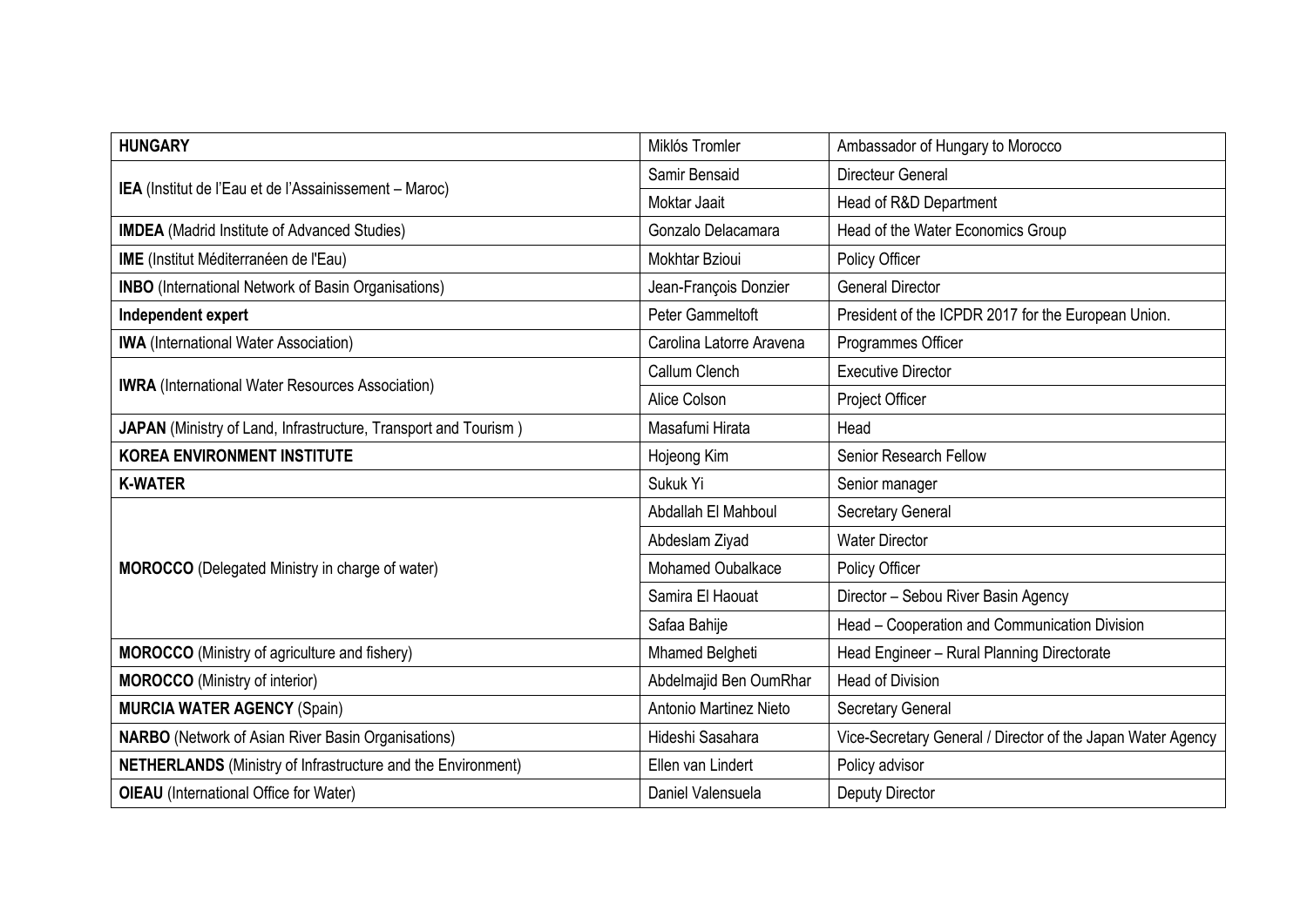|                                                                            | <b>Arnaud Courtecuisse</b> | <b>Resident Twinning Advisor</b>                  |
|----------------------------------------------------------------------------|----------------------------|---------------------------------------------------|
| <b>ONEE</b> (Office National de l'Électricité et de l'Eau Potable – Maroc) | Mohamed Serraj             | Director - Water Planning Directorate             |
| <b>OVGW</b> (Austrian Association for Gas and Water)                       | Manfred Eisenhut           | Head of Water Department                          |
| PORTUGUESE WATER PARTNERSHIP                                               | Francisco Nunes Correia    | President                                         |
| <b>PS-EAU</b> (Water Solidarity Programme)                                 | Christophe Le Jallé        | Deputy Director                                   |
| <b>REGULATORY AUTHORITY FOR ELECTRICITY GAS AND WATER (Italy)</b>          | Alberto Biancardi          | <b>Commissioner &amp; WAREG President</b>         |
|                                                                            | Nicolo Di Gaetano          | Senior Advisor                                    |
| <b>SIWI</b> (Stockholm International Water Institute)                      | Hakan Tropp                | Director, Water Governance                        |
| <b>SUEZ</b>                                                                | Pascale Guiffant           | Sustainable Development Deputy Director           |
| <b>TRANSPARENCY INTERNATIONAL</b>                                          | Donal O'Leary              | Senior Advisor                                    |
| <b>TURKEY</b>                                                              | Ahmet Dogan                | Expert - Ministry of Environment and Urbanisation |
|                                                                            | Yavuz Selim Çubukcu        | Advisor - Permanent mission of Turkey to the OECD |
| <b>UFM</b> (Union for the Mediterranean)                                   | Almotaz Abadi              | <b>Managing Director</b>                          |
| <b>VEOLIA</b>                                                              | Dominique Gatel            | Public Affairs, Vice-President for Water          |
| <b>WIN</b> (Water Integrity Network)                                       | Teun Bastemeijer           | <b>Chief Advisor Strategy and Programmes</b>      |
|                                                                            | <b>Umrbek Allakulov</b>    | Research and Development Officer                  |
| <b>WORLD WATER COUNCIL</b>                                                 | Danielle Gaillard-Picher   | Director of Policy and Programs                   |
| <b>WATER YOUTH NETWORK</b>                                                 | Alix Lerebours             | Member of Steering Committee                      |
|                                                                            | Maelis Monnier             | <b>Team Leader</b>                                |